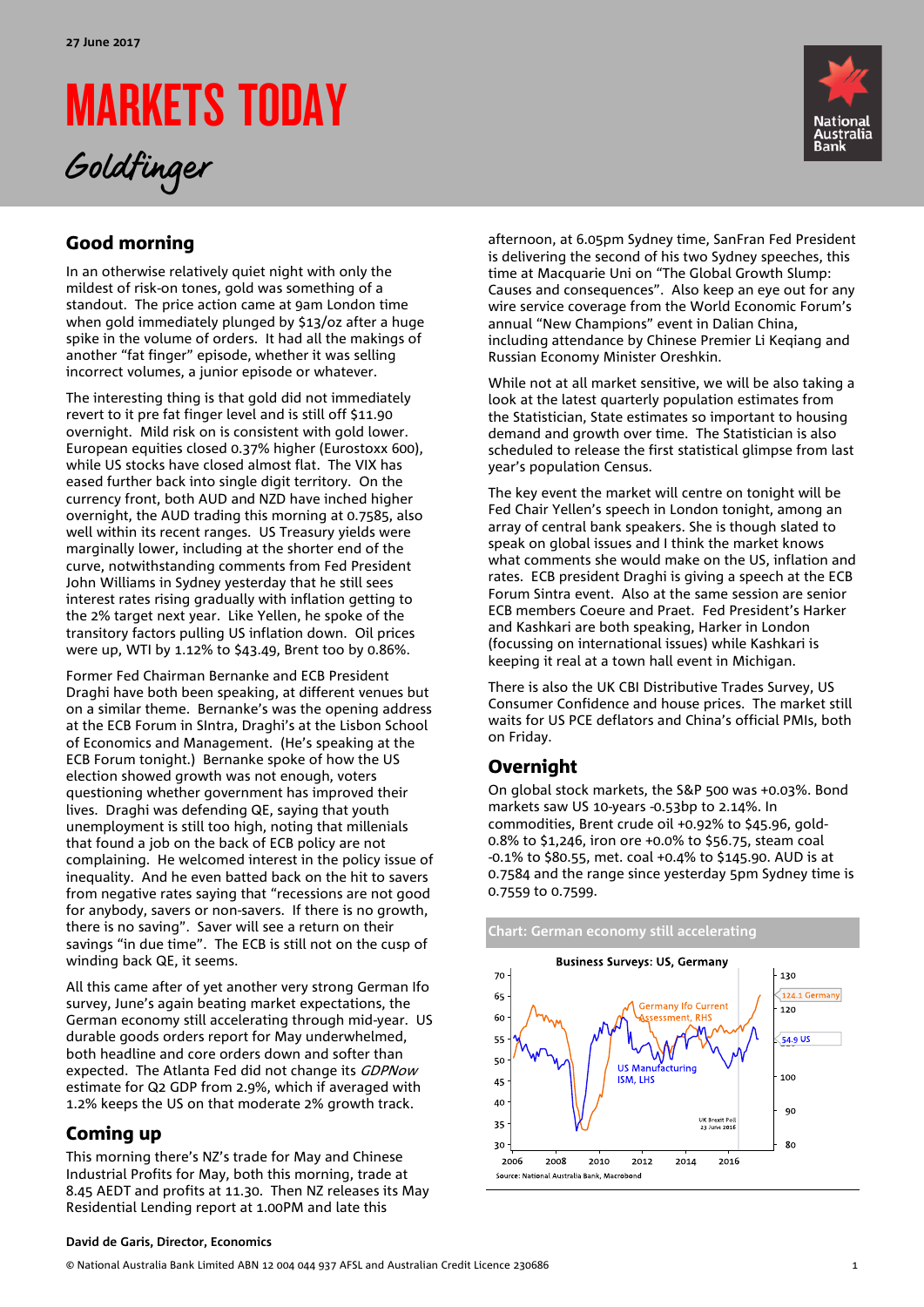### Markets









**Equities Commodities\***

|            |        | Indicative 24hr<br>ranges (**) |        |        |            | Other FX |        | <b>Major Indices</b> |        |         |         |             | Last    | % da   |
|------------|--------|--------------------------------|--------|--------|------------|----------|--------|----------------------|--------|---------|---------|-------------|---------|--------|
|            | Last   | % chae                         | Low    | High   |            | Last     | % chge |                      | Last   | % dav   | % y/y   | Oil (Brent) | 45.96   | 0.9    |
| <b>AUD</b> | 0.7584 | 0.2                            | 0.7559 | 0.7599 | <b>HKD</b> | 7.7988   | 0.0    | Dow                  | 21,410 | 0.07    | 23.0    | Oil (WTI)   | 43.49   | 1.1    |
| <b>NZD</b> | 0.7286 | 0.1                            | 0.7237 | 0.7311 | <b>CNY</b> | 6.8276   | $-0.2$ | S&P 500              | 2,439  | 0.03    | 19.7    | Oil (Tapis) | 45.53   | 0.0    |
| <b>EUR</b> | 1.1183 | 0.1                            | 1.1172 | 1.1227 | SGD        | 1.3881   | 0.1    | Nasdag               | 6,247  | $-0.29$ | 32.7    | Gold        | 1246.30 | $-0.8$ |
| GBP        | 1.2721 | $-0.1$                         | 1.2706 | 1.2761 | <b>IDR</b> | 13,299   | $-0.1$ | <b>VIX</b>           | 9.90   | $-1.20$ | $-61.6$ | <b>CRB</b>  | 168.57  | 0.5    |
| JPY        | 111.85 | 0.6                            | 111.06 | 111.95 | THB        | 33.98    | 0.1    | <b>FTSE</b>          | 7,447  | 0.3     | 21.3    | GS Metals   | 319.3   | 0.0    |
| CAD        | 1.3245 | 0.1                            | 1.3212 | 1.3292 | <b>KRW</b> | 1,134    | $-0.3$ | <b>DAX</b>           | 12,771 | 0.3     | 33.6    | Aluminium   | 1853.5  | $-0.2$ |
| AUD/EUR    | 0.6782 | 0.1                            | 0.6749 | 0.6788 | <b>TWD</b> | 30.31    | $-0.1$ | <b>CAC 40</b>        | 5,296  | 0.6     | 29.0    | Copper      | 5777.8  | $-0.1$ |
| AUD/JPY    | 84.83  | 0.8                            | 83.88  | 84.92  | <b>PHP</b> | 50.15    | $-0.2$ | Nikkei               | 20,153 | 0.1     | 31.6    | Nickel      | 8986.5  | $-0.6$ |
| AUD/GBP    | 0.5963 | 0.4                            | 0.5928 | 0.5969 | <b>CHF</b> | 0.97     | 0.1    | Shanghai             | 3.185  | 0.9     | 10.0    | Zinc        | 2719.0  | 0.5    |
| AUD/NZD    | 1.0410 | 0.2                            | 1.0374 | 1.0426 | <b>SEK</b> | 8.72     | $-0.4$ | Hang Seng            | 25,872 | 0.8     | 27.9    | Ch. steel   | 3147.0  | 2.8    |
| AUD/CNH    | 5.1788 | 0.1                            | 5.1714 | 5.1985 |            |          |        | ASX 200              | 5,720  | 0.1     | 11.3    | Iron ore    | 56.8    | 0.0    |

**Foreign Exchang** 

| <b>Interest Rates</b> |                              |                  |         |      |                         |      |         |           |                | Overnight Futures |             |            | 145.9  | 0.4                                     |
|-----------------------|------------------------------|------------------|---------|------|-------------------------|------|---------|-----------|----------------|-------------------|-------------|------------|--------|-----------------------------------------|
|                       | <b>Indicative Swap Rates</b> |                  |         |      | Benchmark 10 Year Bonds |      |         |           |                |                   | Wheat Chic. | 488.0      | $-1.5$ |                                         |
|                       | Cash                         | 3 <sub>mth</sub> | 2Yr     | 10Yr |                         | Last |         | chge Sprd |                | Last              | $Chqe*$     | Sugar      | 12.6   | $-2.8$                                  |
| <b>USD</b>            | 1.25                         | 1.29             | 1.55    | 2.12 | USD 10                  | 2.14 | $-0.53$ |           | Australia      |                   |             | Cotton     | 73.7   | 1.4                                     |
| <b>AUD</b>            | 1.50                         | 1.72             | 1.82    | 2.63 | AUD 10                  | 2.37 | 0.30    | 0.24      | 3 mth bill     | 98.28             | 0.00        | Coffee     | 124.5  | 1.2                                     |
| <b>NZD</b>            | 1.75                         | 1.96             | 2.21    | 3.13 | NZD 10                  | 2.73 | $-0.40$ | 0.59      | 3 Yr bond      | 97.8              | 0.00        |            |        |                                         |
| <b>EUR</b>            | 0.00                         | $-0.33$          | $-0.18$ | 0.72 | CAD 10                  | 1.46 | $-1.20$ | $-0.67$   | 10 Yr bond     | 97.61             | 2.00        |            |        | Prob. of 25bps hike/cut at next meeting |
| <b>GBP</b>            | 0.25                         | 0.30             | 0.59    | 1.13 | <b>EUR 10</b>           | 0.25 | $-1.00$ | -1.89     | $3/10$ sprd    | 0.19              | $-2.00$     |            | bps    | %                                       |
| JPY                   | $-0.05$                      | 0.00             | 0.04    | 0.24 | GBP 10                  | 1.01 | $-2.00$ | $-1.13$   | SPI            | 5668.0            | $-9.0$      | <b>RBA</b> | $-0.2$ | $-1.0%$                                 |
| CAD                   | 0.50                         | 0.96             | 1.24    | 1.80 | JPY 10                  | 0.05 | $-0.30$ | $-2.08$   | *Change in bps |                   |             | FED        | -0     | $-1.2%$                                 |

| Other FX |                      |         | <b>Major Indices</b> |             |                          |         |                                     | Last    | % day   |
|----------|----------------------|---------|----------------------|-------------|--------------------------|---------|-------------------------------------|---------|---------|
| Last     | % chge               |         |                      | Last        | % day                    | % y/y   | Oil (Brent)                         | 45.96   | 0.9     |
| 7.7988   | 0.0                  |         | Dow                  | 21,410      | 0.07                     | 23.0    | Oil (WTI)                           | 43.49   | 1.1     |
| 6.8276   | $-0.2$               |         | S&P 500              | 2,439       | 0.03                     | 19.7    | Oil (Tapis)                         | 45.53   | 0.0     |
| 1.3881   | 0.1                  |         | Nasdag               | 6,247       | $-0.29$                  | 32.7    | Gold                                | 1246.30 | $-0.8$  |
| 13,299   | $-0.1$               |         | <b>VIX</b>           | 9.90        | $-1.20$                  | $-61.6$ | <b>CRB</b>                          | 168.57  | 0.5     |
| 33.98    | 0.1                  |         | <b>FTSE</b>          | 7,447       | 0.3                      | 21.3    | GS Metals                           | 319.3   | 0.0     |
| 1,134    | $-0.3$               |         | <b>DAX</b>           | 12,771      | 0.3                      | 33.6    | Aluminium                           | 1853.5  | $-0.2$  |
| 30.31    | $-0.1$               |         | <b>CAC 40</b>        | 5,296       | 0.6                      | 29.0    | Copper                              | 5777.8  | $-0.1$  |
| 50.15    | $-0.2$               |         | Nikkei               | 20,153      | 0.1                      | 31.6    | Nickel                              | 8986.5  | $-0.6$  |
| 0.97     | 0.1                  |         | Shanghai             | 3.185       | 0.9                      | 10.0    | Zinc                                | 2719.0  | 0.5     |
| 8.72     | $-0.4$               |         | Hang Seng            | 25,872      | 0.8                      | 27.9    | Ch. steel                           | 3147.0  | 2.8     |
|          |                      |         | ASX 200              | 5,720       | 0.1                      | 11.3    | Iron ore                            | 56.8    | 0.0     |
|          |                      |         |                      |             |                          |         | St. Coal                            | 80.6    | $-0.1$  |
|          |                      |         |                      |             | <b>Overnight Futures</b> |         | Met.coal                            | 145.9   | 0.4     |
|          | chmark 10 Year Bonds |         |                      |             |                          |         | Wheat Chic.                         | 488.0   | $-1.5$  |
| Last     | chge                 | Sprd    |                      |             | Last                     | $Chge*$ | Sugar                               | 12.6    | $-2.8$  |
| 2.14     | $-0.53$              |         |                      | Australia   |                          |         | Cotton                              | 73.7    | 1.4     |
| 2.37     | 0.30                 | 0.24    |                      | 3 mth bill  | 98.28                    | 0.00    | Coffee                              | 124.5   | 1.2     |
| 2.73     | $-0.40$              | 0.59    |                      | 3 Yr bond   | 97.8                     | 0.00    |                                     |         |         |
| 1.46     | $-1.20$              | $-0.67$ |                      | 10 Yr bond  | 97.61                    | 2.00    | Prob. of 25bps hike/cut at next mer |         |         |
| 0.25     | $-1.00$              | $-1.89$ |                      | $3/10$ sprd | 0.19                     | $-2.00$ |                                     | bps     | %       |
| 1.01     | $-2.00$              | $-1$ 12 |                      | SPI         | 56680                    | ہ ہ۔    | RRA                                 | $-0.2$  | $-1.0%$ |

| Oil (Tapis)                             | 45.53   | 0.0     |  |  |  |  |  |  |
|-----------------------------------------|---------|---------|--|--|--|--|--|--|
| Gold                                    | 1246.30 | -0.8    |  |  |  |  |  |  |
| <b>CRB</b>                              | 168.57  | 0.5     |  |  |  |  |  |  |
| GS Metals                               | 319.3   | 0.0     |  |  |  |  |  |  |
| Aluminium                               | 1853.5  | $-0.2$  |  |  |  |  |  |  |
| Copper                                  | 5777.8  | $-0.1$  |  |  |  |  |  |  |
| Nickel                                  | 8986.5  | $-0.6$  |  |  |  |  |  |  |
| Zinc                                    | 2719.0  | 0.5     |  |  |  |  |  |  |
| Ch. steel                               | 3147.0  | 2.8     |  |  |  |  |  |  |
| Iron ore                                | 56.8    | 0.0     |  |  |  |  |  |  |
| St. Coal                                | 80.6    | $-0.1$  |  |  |  |  |  |  |
| Met.coal                                | 145.9   | 0.4     |  |  |  |  |  |  |
| Wheat Chic.                             | 488.0   | $-1.5$  |  |  |  |  |  |  |
| Sugar                                   | 12.6    | $-2.8$  |  |  |  |  |  |  |
| Cotton                                  | 73.7    | 1.4     |  |  |  |  |  |  |
| Coffee                                  | 124.5   | 1.2     |  |  |  |  |  |  |
|                                         |         |         |  |  |  |  |  |  |
| Prob. of 25bps hike/cut at next meeting |         |         |  |  |  |  |  |  |
|                                         | bps     | %       |  |  |  |  |  |  |
| <b>RBA</b>                              | $-0.2$  | $-1.0%$ |  |  |  |  |  |  |

Please note the high/low FX rates are only an indication. Please refer to your National Dealer for confirmation.

\* All near futures contracts, except CRB. GS Metals is Goldman Sachs industrial metals index. Metals prices are CME. Emissions: ICE Dec contracts, Euros<br>\*\* These are indicative ranges over the past 24 hours; please confirm

Last is around 6:30am Sydney

Source: Bloomberg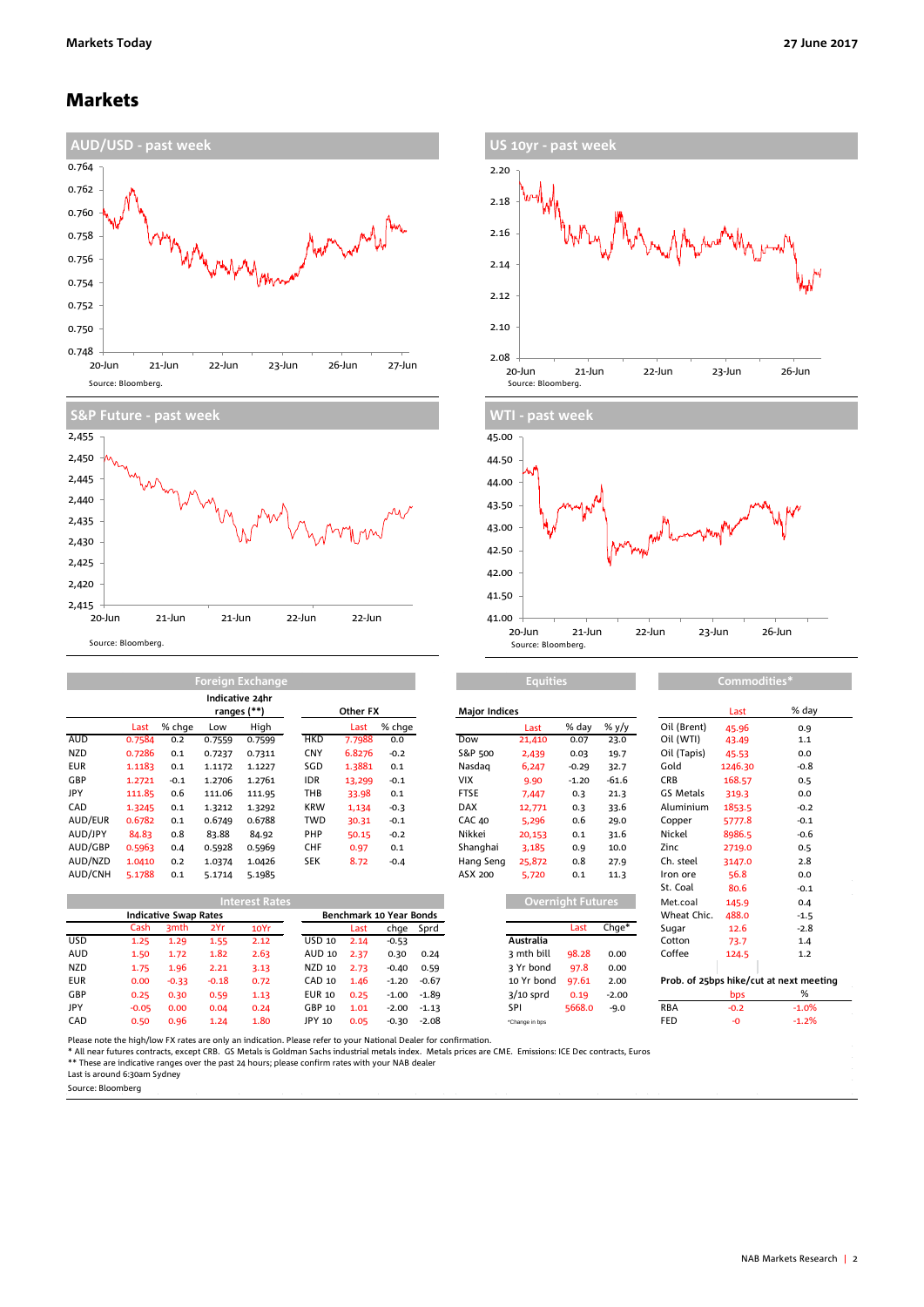# **CALENDAR**

|                                  | Country Economic Indicator                                                                                                                                         | Period          | Forecast | Consensus           | Actual | Previous              | <b>GMT</b>   | <b>AEST</b>    |
|----------------------------------|--------------------------------------------------------------------------------------------------------------------------------------------------------------------|-----------------|----------|---------------------|--------|-----------------------|--------------|----------------|
|                                  | Tuesday, 27 June 2017                                                                                                                                              |                 |          |                     |        |                       |              |                |
| ΝZ                               | RBNZ's Mike Hannah speaks on "Engaging with our stakeholders to promote understanding, accountability and dialogue                                                 |                 |          |                     |        |                       | 23.30        | 8.30           |
| ΝZ                               | Trade Balance NZD/12m YTD                                                                                                                                          | May             | 721      | 418.5               |        | 578                   | 23.45        | 8.45           |
| AU                               | ANZ Roy Morgan Weekly Consumer Confidence Index                                                                                                                    | Jun 25          |          |                     |        | 112.4                 | 0.30         | 9.30           |
| AU                               | Demographic Statistics                                                                                                                                             | Q4              |          |                     |        |                       | 2.30         | 11.30          |
| AU<br>CH                         | Census 2016, initial data sets                                                                                                                                     | May             |          |                     |        | 14.0                  | 2.30<br>2.30 | 11.30<br>11.30 |
| NZ                               | Industrial Profits YoY<br>New Residential Lending YoY                                                                                                              | May             |          |                     |        | -29.9                 | 4.00         | 13.00          |
| AU/US                            | Fed's Williams speaks at Macquarie University in Sydney on "The Global Growth Slump: Causes and Consequences"                                                      |                 |          |                     |        |                       | 8.30         | 17.30          |
| CH                               | Annual meeting of World Economic Forum's "New Champions". Chinese Premier Li Keqiang & Russian Economy Minister Oreshkin attend. In Dalian, China, through June 29 |                 |          |                     |        |                       |              |                |
| UK                               | BoE releases Financial Stability Report with Governor Mark Carney press conference (time tbc)                                                                      |                 |          |                     |        |                       | 9.00         | 18.00          |
| UK                               | CBI Retailing/Distributive Reported Sales                                                                                                                          | Jun             |          | 2/15                |        | 2.0/18.0              | 11.00        | 20.00          |
| US                               | S&P CoreLogic CS 20-City MoM SA/YoY                                                                                                                                | Apr             |          | 0.5/5.9             |        | 0.9/5.9               | 14.00        | 23.00          |
| US                               | Conf. Board Consumer Confidence                                                                                                                                    | Jun             |          | 116                 |        | 117.9                 | 15.00        | 0.00           |
| US                               | Richmond Fed Manufact. Index                                                                                                                                       | Jun             |          | 7                   |        | $1.0\,$               | 15.00        | 0.00           |
| UK/US                            | Fed's Harker Speaks on thn economic outlook and international trade at a conference in London                                                                      |                 |          |                     |        |                       | 16.00        | 1.00           |
| US                               | Fed's Yellen Speaks on Global Economic Issues in London                                                                                                            |                 |          |                     |        |                       | 18.00        | 3.00           |
| US<br>Wednes                     | Fed's Kashkari Speaks at Townhall Event in Houghton, Michigan<br>day, 28 June 2017                                                                                 |                 |          |                     |        |                       | 22.30        | 7.30           |
| AU/US                            | Fed's Williams Speaks at ANU in Canberra; reprise of June 27 speech                                                                                                |                 |          |                     |        |                       | 8.30         | 17.30          |
| EC                               | ECB's Lautenschlaeger speaks in Bonn                                                                                                                               |                 |          |                     |        |                       | 9.45         | 18.45          |
| US                               | Advance Goods Trade Balance                                                                                                                                        | May             |          | $-66$               |        | $-67.1$               | 13.30        | 22.30          |
| US                               | Wholesale Inventories MoM                                                                                                                                          | May P           |          | 0.2                 |        | $-0.5$                | 13.30        | 22.30          |
| CA                               | Bank of Canada's Poloz at ECB Panel                                                                                                                                |                 |          |                     |        |                       | 14.30        | 23.30          |
| US                               | Pending Home Sales MoM/YoY                                                                                                                                         | May             |          | 0.8/                |        | $-1.3/-5.4$           | 15.00        | 0.00           |
| CA                               | Bank of Canada Deputy Governor Lynn Patterson Speaks in Calgary                                                                                                    |                 |          |                     |        |                       | 19.15        | 4.15           |
| US                               | Fed releases Part II of its annual bank stress tests: Comprehensive Capital Analysis and Review (CCAR)                                                             |                 |          |                     |        |                       | 21.30        | 6.30           |
| Thursday                         | , 29 June 2017                                                                                                                                                     |                 |          |                     |        |                       |              |                |
| JN                               | Retail Sales MoM/YoY                                                                                                                                               | May             |          | $-1/2.6$            |        | 1.4/3.2               | 0.50         | 9.50           |
| NZ<br>AU                         | ANZ Activity Outlook/Business Confidence<br>HIA New Home Sales MoM                                                                                                 | Jun<br>May      |          | $\prime$            |        | 38.3/14.9<br>0.8      | 2.00<br>2.00 | 11.00          |
| AU                               | Job vacancies                                                                                                                                                      | May             |          |                     |        | 1.8                   | 2.30         | 11.00<br>11.30 |
| GE                               | GfK Consumer Confidence                                                                                                                                            | Jul             |          | 10.4                |        | 10.4                  | 7.00         | 16.00          |
| CH                               | BoP Current Account Balance                                                                                                                                        | $1Q$ F          |          |                     |        | 19.0                  | 7.15         | 16.15          |
| JN                               | BOJ Harada speaks in Tokyo                                                                                                                                         |                 |          |                     |        |                       | 7.30         | 16.30          |
| UK                               | Mortgage Approvals                                                                                                                                                 | May             |          | 64                  |        | 64.6                  | 9.30         | 18.30          |
| AU                               | RBA's Debelle Gives Speech on Global FX Code                                                                                                                       |                 |          |                     |        |                       | 9.30         | 18.30          |
| EC                               | <b>Business Climate Indicator</b>                                                                                                                                  | Jun             |          | 0.93                |        | 0.9                   | 10.00        | 19.00          |
| EC                               | ECB's Lautenschlaeger speaks in Berlin                                                                                                                             |                 |          |                     |        |                       | 10.30        | 19.30          |
| GE                               | CPI EU Harmonized MoM/YoY                                                                                                                                          | Jun P           |          | 0/1.3               |        | $-0.2/1.4$            | 13.00        | 22.00          |
| US                               | GDP Annualized QoQ                                                                                                                                                 | 1Q T            |          | 1.2                 |        | 1.2                   | 13.30        | 22.30          |
| US                               | Initial Jobless Claims                                                                                                                                             | Jun 24          |          | 240                 |        | 241.0                 | 13.30        | 22.30          |
| EC                               | ECB's Coeure speaks in Brussels                                                                                                                                    |                 |          |                     |        |                       | 14.00        | 23.00          |
| US<br>Friday,                    | Fed's Bullard Speaks on the US Economy and Monetary Policy in London<br>0 June 2017                                                                                |                 |          |                     |        |                       | 18.00        | 3.00           |
| ΝZ                               | <b>Building Permits MoM</b>                                                                                                                                        | May             |          |                     |        | $-7.6$                | 23.45        | 8.45           |
| UK                               | GfK Consumer Confidence                                                                                                                                            | Jun             |          | $-7$                |        | $-5.0$                | 0.10         | 9.10           |
| UK                               | Lloyds Business Barometer                                                                                                                                          | Jun             |          |                     |        | 27.0                  | 0.10         | 9.10           |
| JN                               | Jobless Rate/Jobs-to-Applicants Ratio                                                                                                                              | May             |          | 2.8/1.48            |        | 2.8/1.5               | 0.30         | 9.30           |
| JN                               | Overall Household Spending YoY                                                                                                                                     | May             |          | $-0.7$              |        | $-1.4$                | 0.30         | 9.30           |
| JN                               | Natl CPI YoY                                                                                                                                                       | May             |          | 0.5                 |        | 0.4                   | 0.30         | 9.30           |
| JN                               | Industrial Production MoM/YoY                                                                                                                                      | May P           |          | $-3/6.9$            |        | 4.0/5.7               | 0.50         | 9.50           |
| <b>CH</b>                        | Manufacturing/Non-manufacturing PMI                                                                                                                                | <b>Jun</b>      |          | 51/                 |        | 51.2/54.5             | 2.00         | 11.00          |
| AU                               | Private Sector Credit MoM/YoY                                                                                                                                      | May             | 0.4/4.9  | 0.4/5               |        | 0.4/4.9               | 2.30         | 11.30          |
| GE                               | Unemployment Change (000's)/Rate                                                                                                                                   | Jun             |          | $-10/5.7$           |        | $-9.0/5.7$            | 8.55         | 17.55          |
| UK                               | GDP QoQ/YoY<br>Total Business Investment QoQ/YoY                                                                                                                   | $1Q$ F<br>1QF   |          | 0.2/2               |        | 0.2/2.0<br>0.6/0.8    | 9.30<br>9.30 | 18.30<br>18.30 |
| UK<br>UK                         | Current Account Balance                                                                                                                                            | 1Q              |          | $\prime$<br>$-16.7$ |        | $-12.1$               | 9.30         | 18.30          |
| EC                               | CPI Estimate/Core YoY                                                                                                                                              | Jun             |          | 1.2/1               |        | 1.4/0.9               | 10.00        | 19.00          |
| <b>US</b>                        | Personal Income/Spending                                                                                                                                           | May             |          | 0.3/0.1             |        | 0.4/0.4               | 13.30        | 22.30          |
| <b>US</b>                        | <b>PCE Deflator MoM/YoY</b>                                                                                                                                        | May             |          | $-0.1/1.5$          |        | 0.2/1.7               | 13.30        | 22.30          |
| US                               | PCE Core MoM/YoY                                                                                                                                                   | May             |          | 0.1/1.4             |        | 0.2/1.5               | 13.30        | 22.30          |
| CA                               | <b>GDP MoM/YoY</b>                                                                                                                                                 | Apr             |          | 0.2/3.3             |        | 0.5/3.2               | 13.30        | 22.30          |
| CA                               | Industrial Product/Raw Materials Price MoM                                                                                                                         | May             |          | $0.3/-0.5$          |        | 0.6/1.6               | 13.30        | 22.30          |
| US                               | Chicago Purchasing Manager                                                                                                                                         | Jun             |          | 58                  |        | 59.4                  | 14.45        | 23.45          |
| CA                               | BoC Senior Loan Officer Survey                                                                                                                                     | 2Q              |          |                     |        | $-1.9$                | 15.30        | 0.30           |
| EC                               | ECB Executive Board Member Mersch speaks in Germany                                                                                                                |                 |          |                     |        |                       | 16.30        | 1.30           |
| US                               | Baker Hughes US Rig Count/Oil Rigs                                                                                                                                 | Jun 30          |          |                     |        | 941                   | 18.00        | 3.00           |
|                                  | Upcoming Central Bank Interest Rate Announcements                                                                                                                  |                 |          |                     |        |                       |              |                |
| Australia, RBA                   |                                                                                                                                                                    | 4-Jul           | 1.50%    | 1.50%               |        | 1.50%                 |              |                |
| Canada, BoC                      |                                                                                                                                                                    | 13-Jul          |          |                     |        | 0.5%                  |              |                |
| Japan, BoJ                       |                                                                                                                                                                    | 20-Jul          | $-0.1%$  | $-0.1%$             |        | $-0.1%$               |              |                |
| Europe ECB<br>US Federal Reserve |                                                                                                                                                                    | 20-Jul          | $-0.4%$  | $-0.4%$             |        | $-0.4%$<br>1.00-1.25% |              |                |
| UK BOE                           |                                                                                                                                                                    | 27-Jul<br>3-Aug |          |                     |        | 0.25%                 |              |                |
| New Zealand, RBNZ                |                                                                                                                                                                    | 10-Aug          | 1.75%    | 1.75%               |        | 1.75%                 |              |                |
|                                  | GMT: Greenwich Mean Time: AEST: Australian Eastern Standard Time                                                                                                   |                 |          |                     |        |                       |              |                |
|                                  |                                                                                                                                                                    |                 |          |                     |        |                       |              |                |